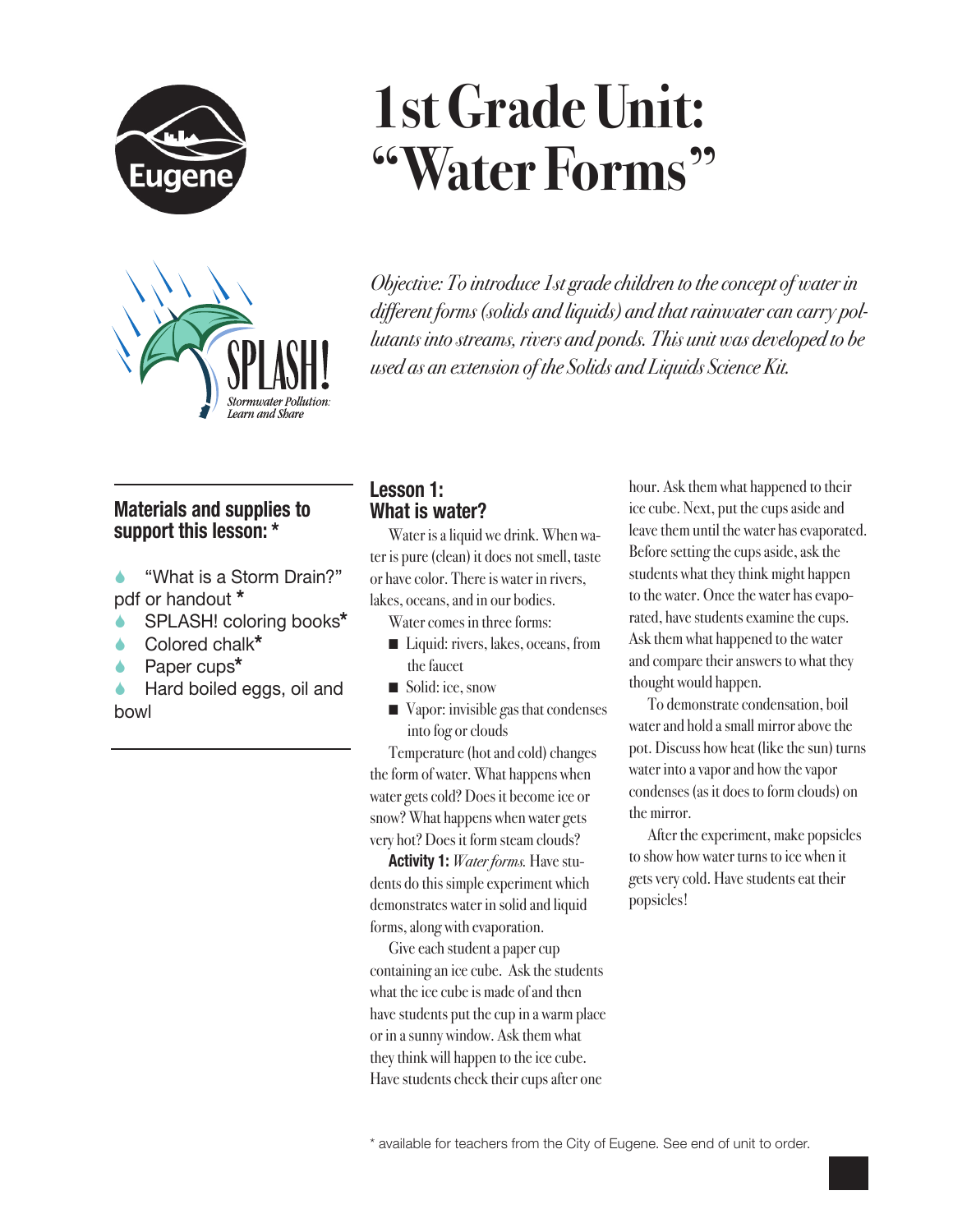

water ice snow liquid solid river oil pollution

## **Lesson 2: What plants and animals live in or near water?**

Many animals live in water or must be near water to survive. For example, fish must live in water to survive, because they can get oxygen from the water. Beavers live in the water for part of the time, but must breathe air outside of the water to survive.

Water lilies must have their roots in the mud at the bottom of the pond, but also need sunlight to survive. Some plants, like algae, live in the water all of the time.

**Brainstorm:** Make separate lists of plants and animals that live in or near water. Discuss how each one uses water and needs to survive.

**Activity 2:** *Color.* Have students color in the *Lily and her Friends* coloring book.

**Activity 3:** *Create a wall mural.* Make copies of some of the pictures from the coloring book. Draw a pond or stream on a chalk board with colored chalk. Have students create a wall mural, taping the pictures in the appropriate place on the board.

#### **Lesson 3: What happens when water gets polluted?**

In the last lesson, students learned that plants and animals need water to survive. What happens when the water becomes polluted? How does water become polluted? Can plants and animals live in polluted rivers and streams?

One of the most common forms of pollution is stormwater pollution. It can be easily seen in streets and parking lots. The storm drains carry the water and pollutants directly to local creeks and

rivers. Many pollutants are carried with rainwater into storm drains. For example, rainwater can pick up oil and other fluids that leak from cars, fertilizers and pesticides used in yards and gardens, along with trash and litter. This pollution can harm plants and animals and make water unsafe for drinking or swimming.

**Activity 1:** *Storm drains.* Hand out a picture page showing storm drains and pollutants. Explain that the trash in the storm drain pictured goes directly to the river. Have students identify the pollutants in the pictures.

**Activity 2:** *Parking lot field trip.* Take students to the school parking lot and show them a storm drain. Have students identify any pollutant nearby that could be carried with rainwater down the storm drain. Examples include oil or other fluid from cars, dirt, cigarette butts, or litter. Explain that all of these pollutants can harm plants and animals. To introduce the next activity, be sure to point out oil that has leaked from a vehicle.

**Activity 3:** *How do pollutants harm animals?* Many animals live in or near water. Some kinds of birds build nests next to streams or ponds. Show the students a picture of a bird nest near water and a picture of a baby bird in an egg. To illustrate how pollutants can harm birds, do the "There's Oil in My Egg!" experiment.

#### **Materials:**

- 3 hard-boiled eggs
- $\blacksquare$  small bowl
- $\Box$  cooking oil (preferably a darker oil)

#### **Procedure:**

Place the hard boiled eggs in the bowl and pour enough oil in the bowl to cover the eggs. Place the bowl in a well-lit area and have the students observe the eggs. After five minutes, remove one egg from the bowl and place it on a paper towel. Let students examine the egg. Wipe off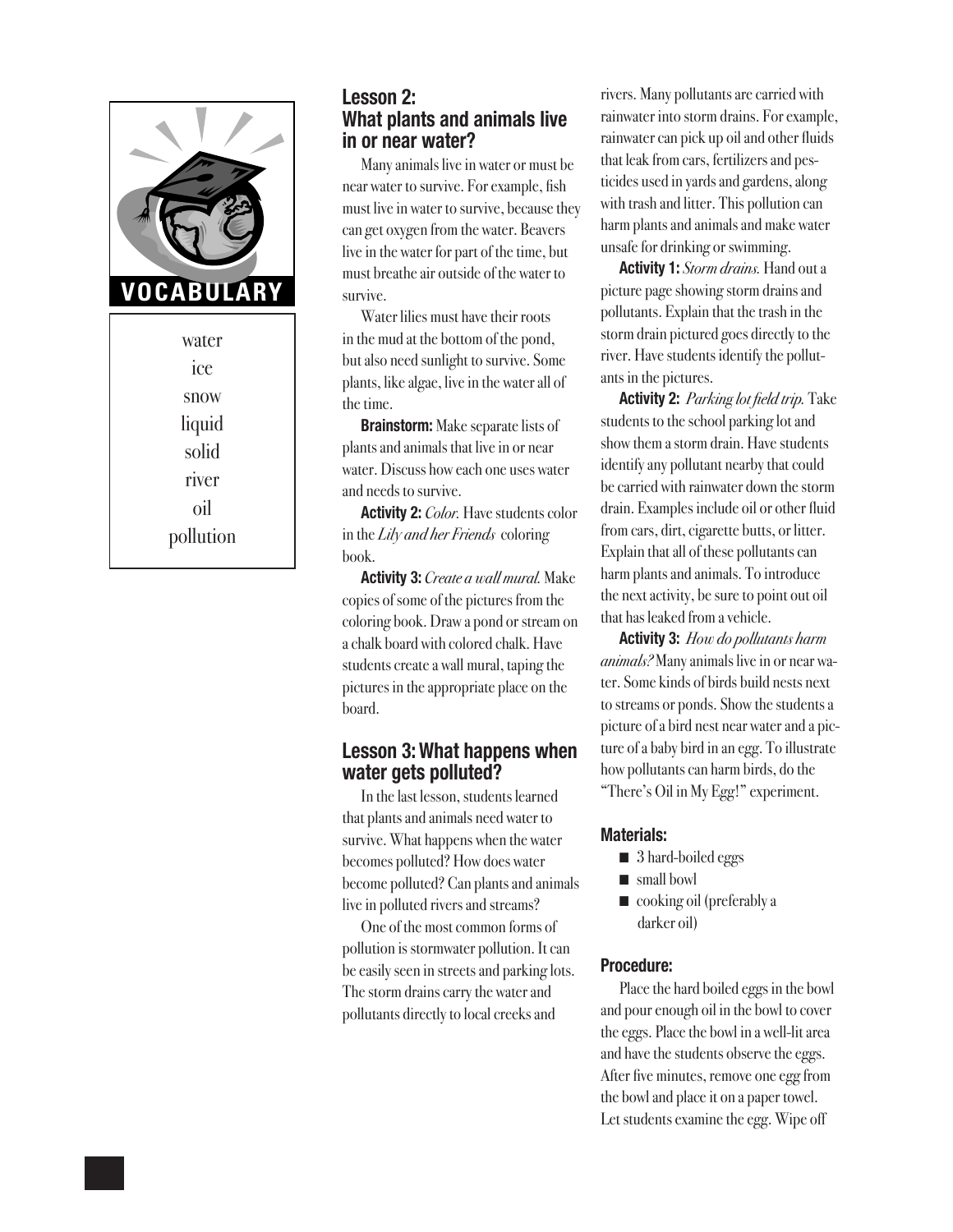the excess oil from the shell. Ask the students what they think will happen when you peel the shell off the egg. Peel off the shell. Let the students examine the egg and see how the oil has soaked through the shell. Ask them how the oil might harm the baby bird (would the baby bird be smothered by the oil?) After 15 minutes, peel the shell off the second egg. Have students examine the egg. Did more oil soak through the shell? After 30 minutes, peel the third egg and repeat the examinination and discussion.

After the experiment, have students look at the storm drain pictures on their handout and identify oil as a pollutant. Explain again that the storm drains carry pollutants to local creeks and rivers.

## **Also available for your classroom:**\*

SPLASH! Songs CD with songs for children written and performed by Rich Glauber. Lyric sheet is online.

Schedule a visit from Lily the Frog, our stormwater mascot. Lily can visit your classroom to meet your students and help them learn about the wetlands where she lives.

Call or e-mail for details. \*





SPLASH! was developed by the City of Eugene Stormwater Management program to support education about water quality in our community. This program is funded by City of Eugene stormwater user fees.

\* For more information, supplies for use with these lessons, the SPLASH! Songs CD, or a visit from Lily, contact jeffrey.j.flowers@ci.eugene.or.us or call 541-682-8482 (Eugene schools only )

**SPLASH! classroom materials are online at happyrivers.org**